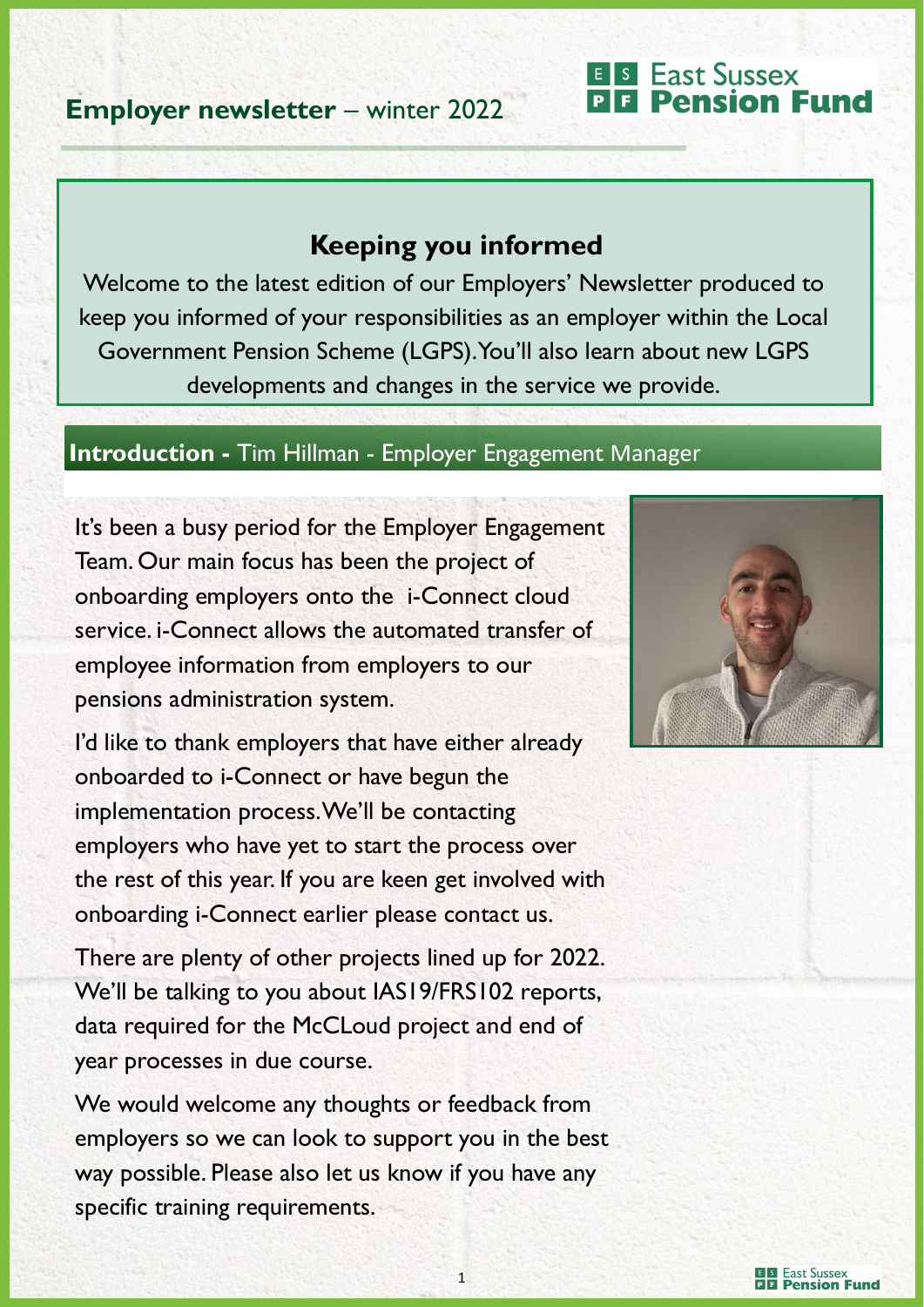### **Transfers -** new rules to help with scams

New rules which seek to help combat pension scams have been introduced for statutory transfers to other pension schemes,

On 30 November 2021, The Occupational and Personal Pension Schemes (Conditions for Transfers) Regulations 2021 took effect.

These regulations introduce procedures that must be followed by pension providers before a statutory transfer of pension benefits can proceed to another pension scheme.

The right to a statutory transfer is where a member holds a deferred benefit in the scheme and they are more than a year away from their Normal Pension Age.

> **More detail about Pension Scams is available on our [website](https://www.eastsussexpensionfund.org/help-support/avoiding-pension-scams/)**

The regulations try to protect members from falling foul of a pension scam. For us it means that we have to ask for additional information from member's before a transfer out of the LGPS can happen. We're now required to ensure two conditions are met in addition to our normal checks.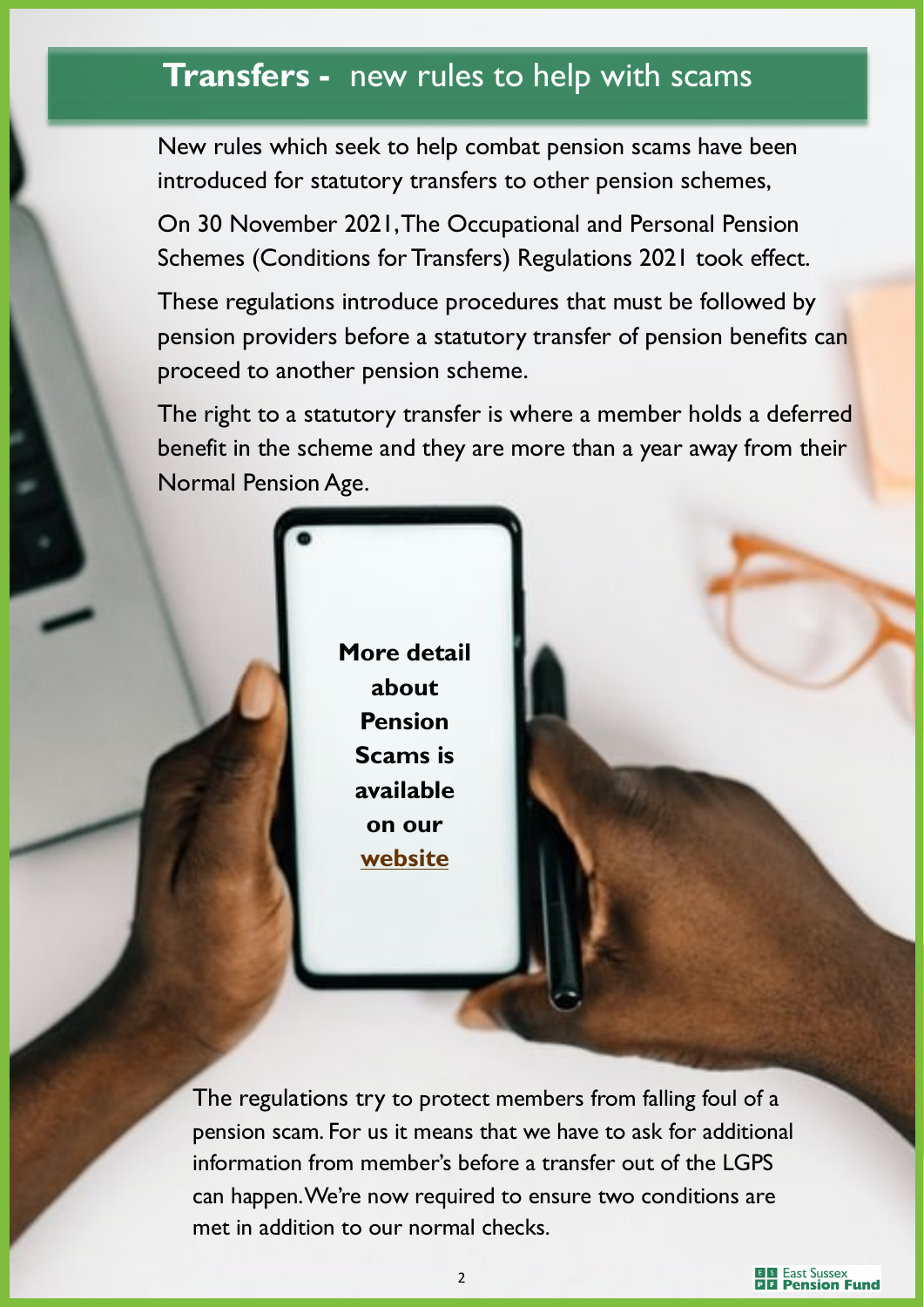

## **Valuation of the scheme - a busy year**

We are starting to collate data and information for the next scheme valuation. This is a very detailed project which requires substantial time and resource to complete. The Pension Fund works with the scheme actuary Barnett Waddingham who calculate and produce the valuation report.

Barnett Waddingham gave a interesting talk at the employer forum on types of valuations and what the Fund must provide in order to carry out a funding valuation. This presentation is well worth watching if you would like a more complete idea of what is involved:

[Employer Forum Barnett Waddingham](https://www.youtube.com/watch?v=6UEaCO_d84c)  update - YouTube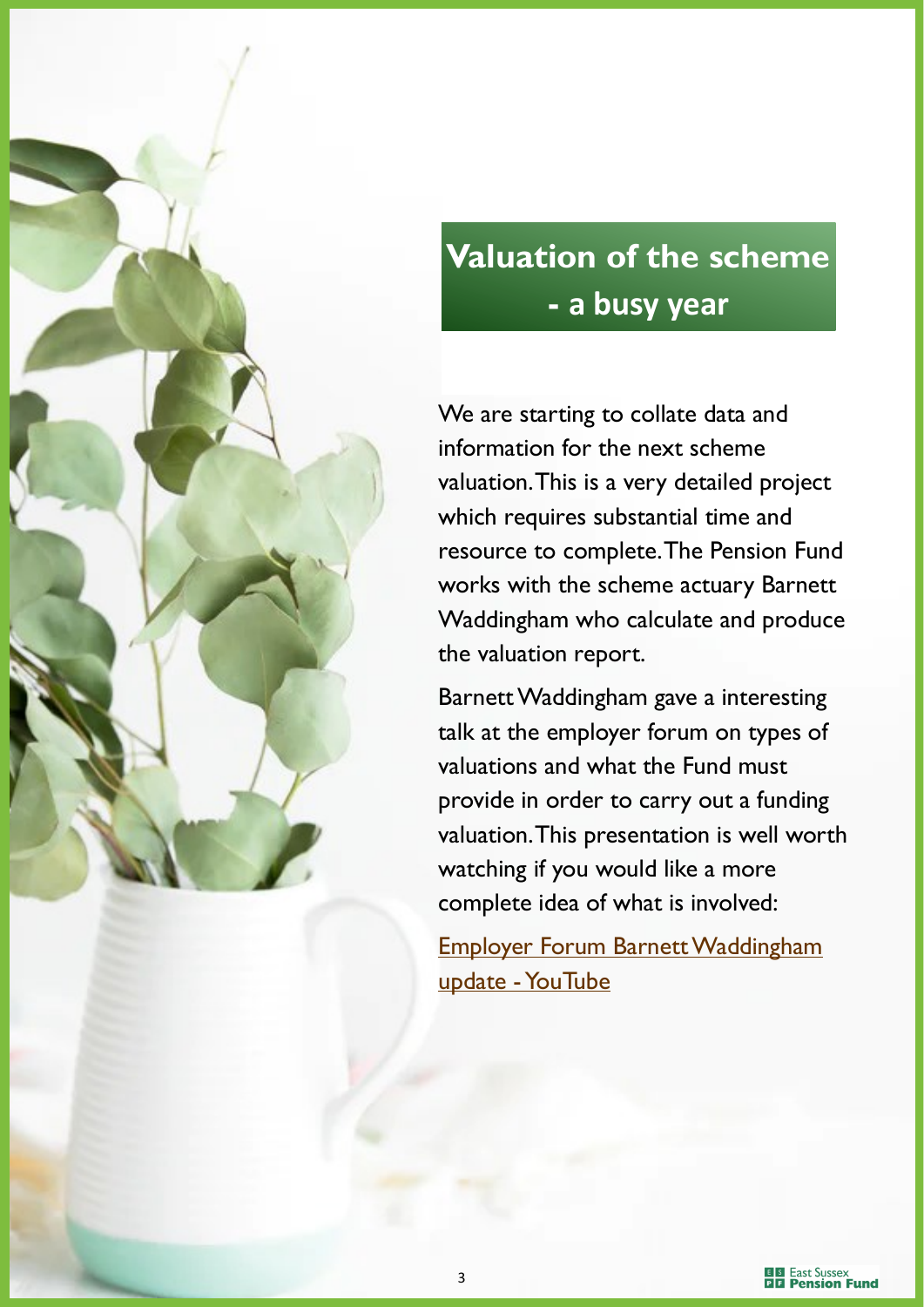## **iConnect - East Sussex Pension Fund specifications**

Onboarded employers will have received the Aquila Heywood i-Connect Specification Guides which offer an understanding of the specification requirements and data items that must be submitted via i-Connect. As each pension fund operates differently and i-Connect is not designed specifically for us, the engagement team have created some supplementary guidance\* for East Sussex Pension Fund employers.

\* Important: Any data items included in the supplementary guidance supersedes the information provided in the Aquila Heywood Guides.

#### i-Connect

# **McCloud update - your responsibilities**

As communicated previously, we will shortly be sending you a spreadsheet (plus instructions) which requests some specific member data. We will provide you with details of who to contact should you need any support with the process..

For more information on the McCloud case, including an FAQ and an example data collection template, please visit the *lgpsregs.org website* and go to Administration Resources > McCloud.

This project will take time to complete and we may require further data over the next few months.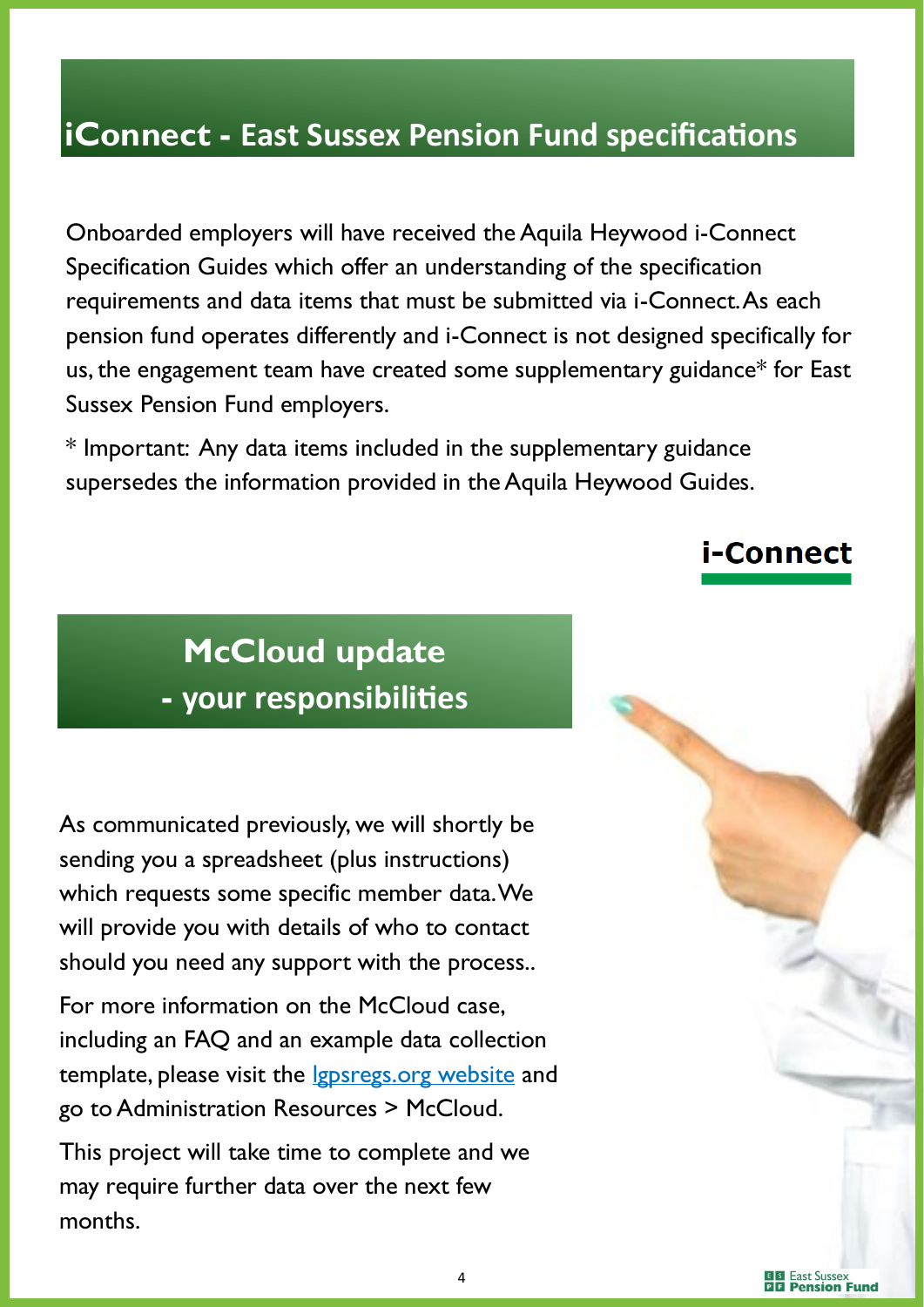## **Employer forum 2021 - feedback and links**

The 2021 Employer Forum was held on 24th November 2021. It was a great day where we had over 70 participants and talks from a range of managers and stakeholders within the Pension Fund. For those that couldn't make the day there are recordings of each session available.

#### [Employer Forum | East Sussex Pension](https://www.eastsussexpensionfund.org/about-the-scheme/employers/employer-forum/)  [Fund](https://www.eastsussexpensionfund.org/about-the-scheme/employers/employer-forum/)

If you require any further information on any of the topics covered please contact us.

We look after a diverse range of employers in terms of size and resource availability so we are keen to understand how we can best support you and provide relevant training. Please let us know.

We really hope that we can meet in person at this years forum. We may also be running other employer events. Watch this space!

#### **Please [provide feedback](mailto:employer.engagement@eastsussex.gov.uk) for the 2021 Employer Forum**

This will enable us to provide content that best meets employer and employee needs

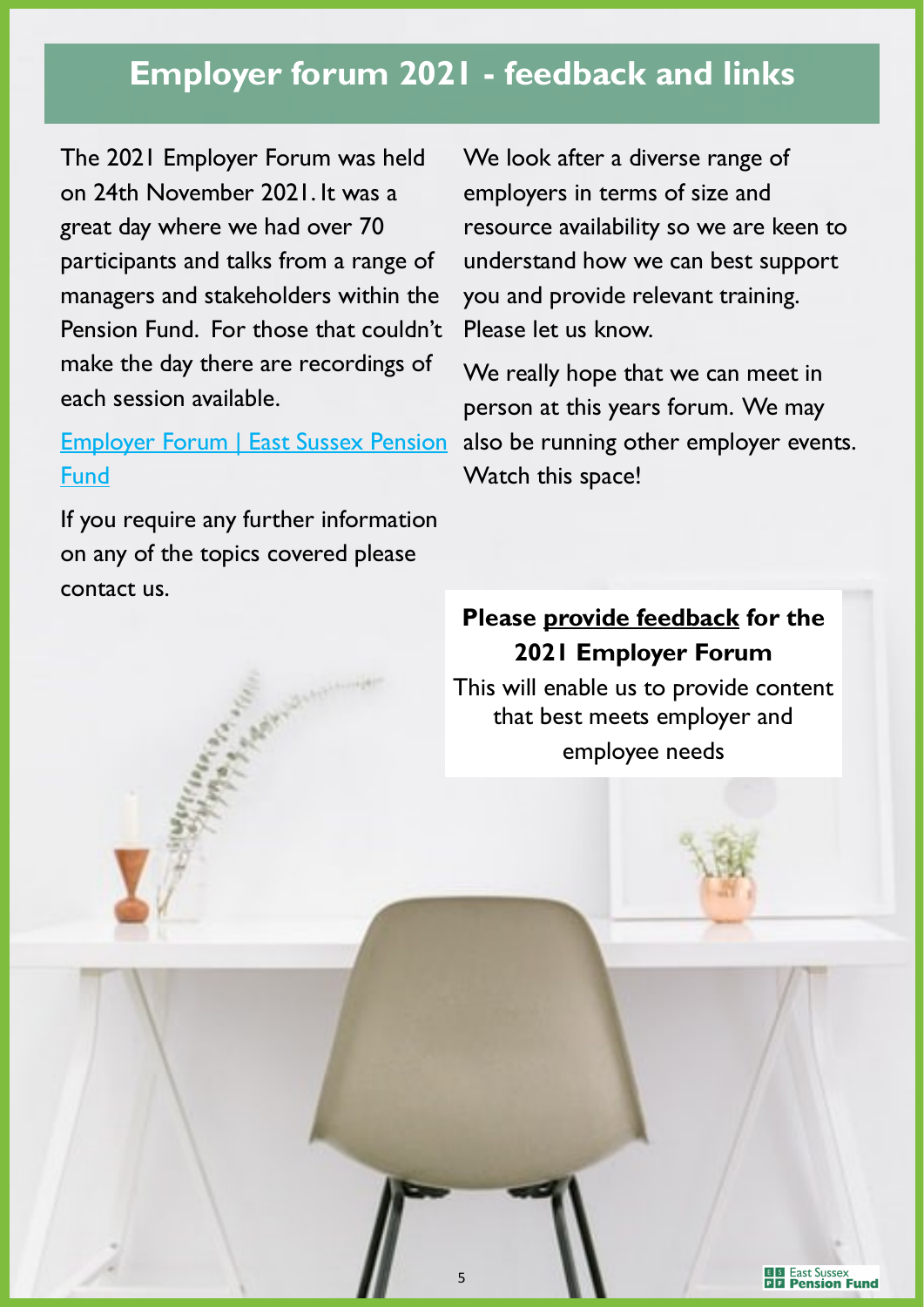### **Employer contributions - your responsibilities**

As an employer it is your responsibility The amount of the administration to ensure your LGPS31 forms and pension contributions are submitted to the East Sussex Pension Fund on time.

LGPS forms need to be sent to the ESCC Pensions [LGPS31 email inbox,](mailto:ESCC.PensionsLGPS31@eastsussex.gov.uk) or other agreed methods.

If an employer fails to meet the required deadlines then a warning is issued. Subsequently, if another deadline is missed within a 12-month period, the Fund holds the right to place a levy of an administration charge on the employer, as per Government guidance.

charge levied will depend on the amount of additional work undertaken by the Fund. Please note that additional charges may apply to noncompliance of other employer responsibilities as detailed in our Administration Strategy.

The ESPF full position can be found in the [Administration Strategy.](https://www.eastsussexpensionfund.org/media/dnvfjlgm/administration-strategy-east-sussex-pension-fund.pdf) 

If you require any more information please contact the [employer](mailto:employer.engagement@eastsussex.gov.uk)  [engagement team.](mailto:employer.engagement@eastsussex.gov.uk)

### **Employer Deadlines for contribution payments and forms**

| <b>Employer Task</b>             | <b>Deadline</b>                                                                  |  |
|----------------------------------|----------------------------------------------------------------------------------|--|
| Complete and submit LGPS31 forms | 18 <sup>th</sup> day of the month following that to<br>which the payment relates |  |
| Payment of contributions         | 19 <sup>th</sup> day of the month following that to<br>which the payment relates |  |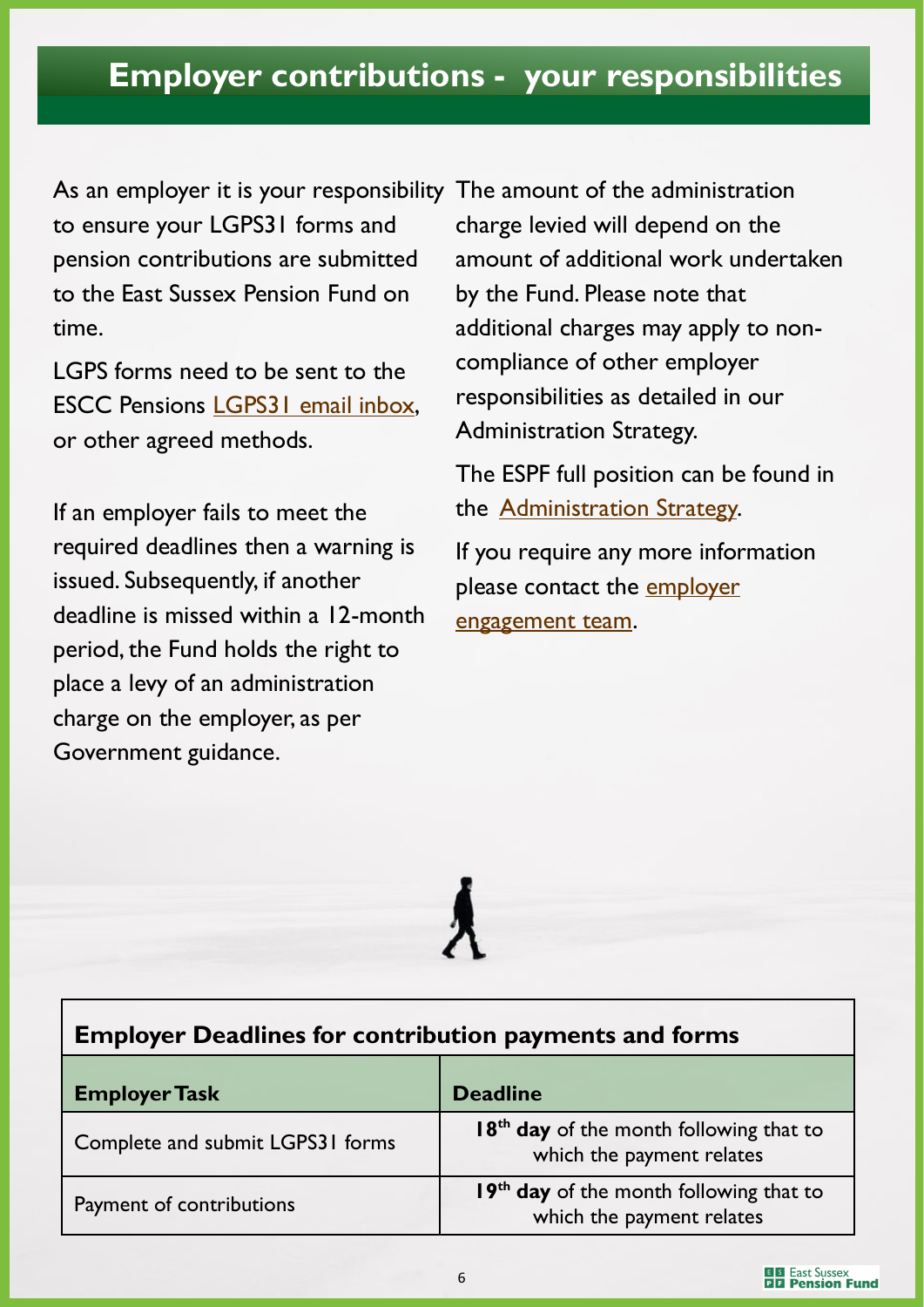# **Member self-service - are your employees registered?**

It's is very easy for all employees in the LGPS to register (free of charge) for our online self-service portal via their computer or laptop (they can't register using a smartphone or tablet).

They will need to follow these steps:

- 1. Go to: [https://](https://mypension.eastsussex.gov.uk/) [mypension.eastsussex.gov.uk](https://mypension.eastsussex.gov.uk/)
- 2. Select 'Request one'.
- 3. Enter their Surname, National Insurance number, date of birth and email address.

They only need to do this once. Within 24 hours, they will receive an email from 'Altair Live.' They then select the link to complete their registration. They need to click on the link they receive and create a unique username, password and two security questions.

Once these have been submitted they can log into their personal Member Selfservice record.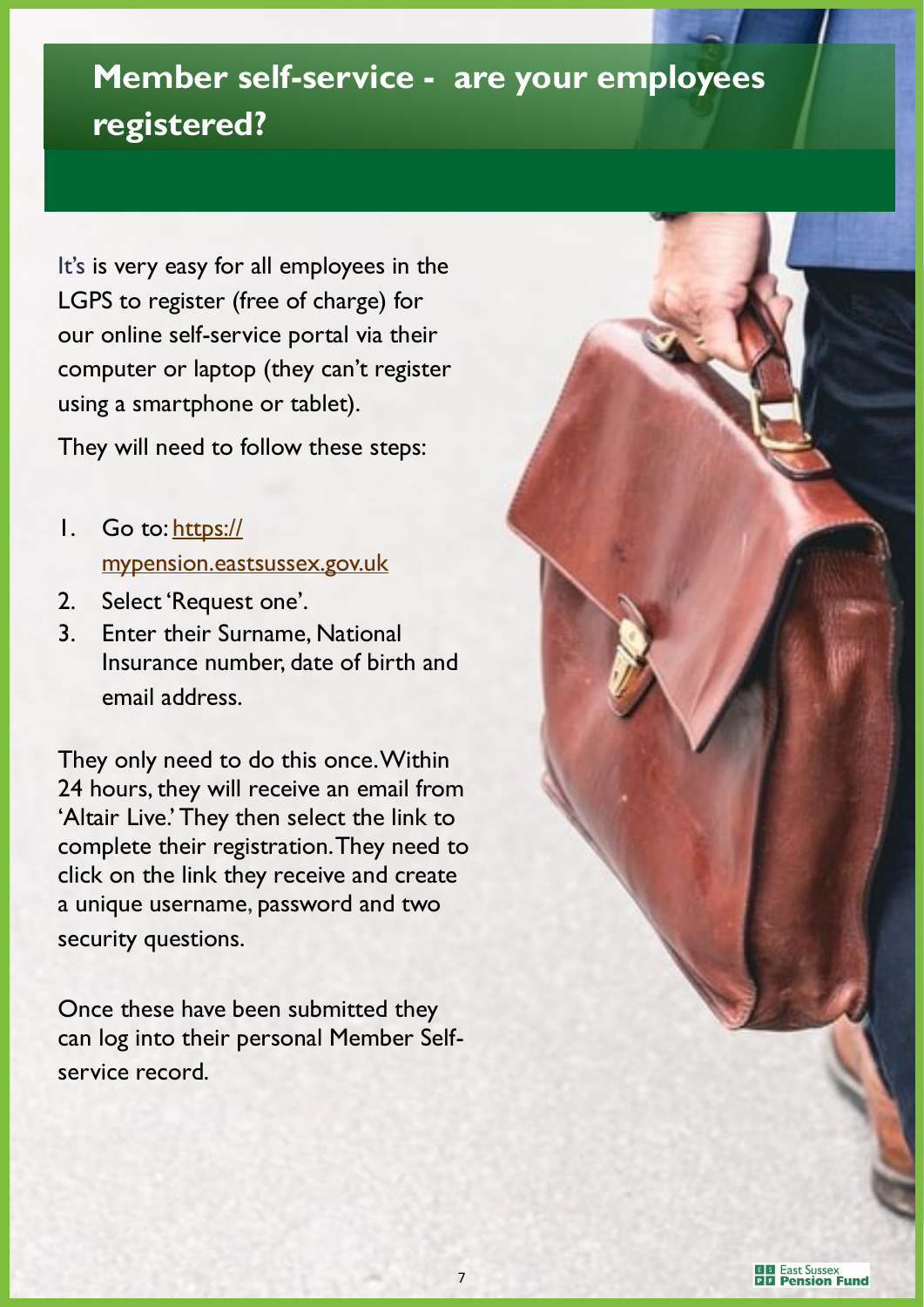## **TUPE transfers - admission process**

If as an employer you have groups of employees transferring under TUPE then there are certain procedures that need to be followed.

Best Value Staff Transfers (Pensions) Direction 2007 provides pension protection for employees of County and Borough Councils who are TUPE transferred to a new employer. Transfers from academies, free schools and foundation schools are covered by Fair Deal and transferees must be offered the same public sector pension scheme. If the member is not protected, the transfer of Undertakings (Protection of Employment) Regulations 2006 (TUPE) protects any pension already accrued, but the new employer does not have to offer an identical pension.

If you are aware of any TUPE transfers happening please let us know as soon as possible so we can help guide you through the process and make sure any paperwork is completed beforehand.

#### **Admission Process for Employers**

Admission bodies are employers that have applied to participate in the scheme under an admission agreement. Sometimes admissions can take some time to complete so we recommend that you start the admission process before the contract is let. New employers who wish to join the East Sussex Pension Fund as an Admitted body will need the items listed below:

- $\Diamond$  An application
- $\Diamond$  An understanding of the charges involved with the application; including, but not limited to legal and actuarial costs
- $\circ$  Knowledge of the statutory duties a fund employer must fulfil
- $\Diamond$  The ability to complete the administration requirements and data exchange within fund and Regulatory timetables.

 **For more information about TUPE transfers, outsourcing and the admission process please contact the [employer engagement team](mailto:employer.engagement@eastsussex.gov.uk)**